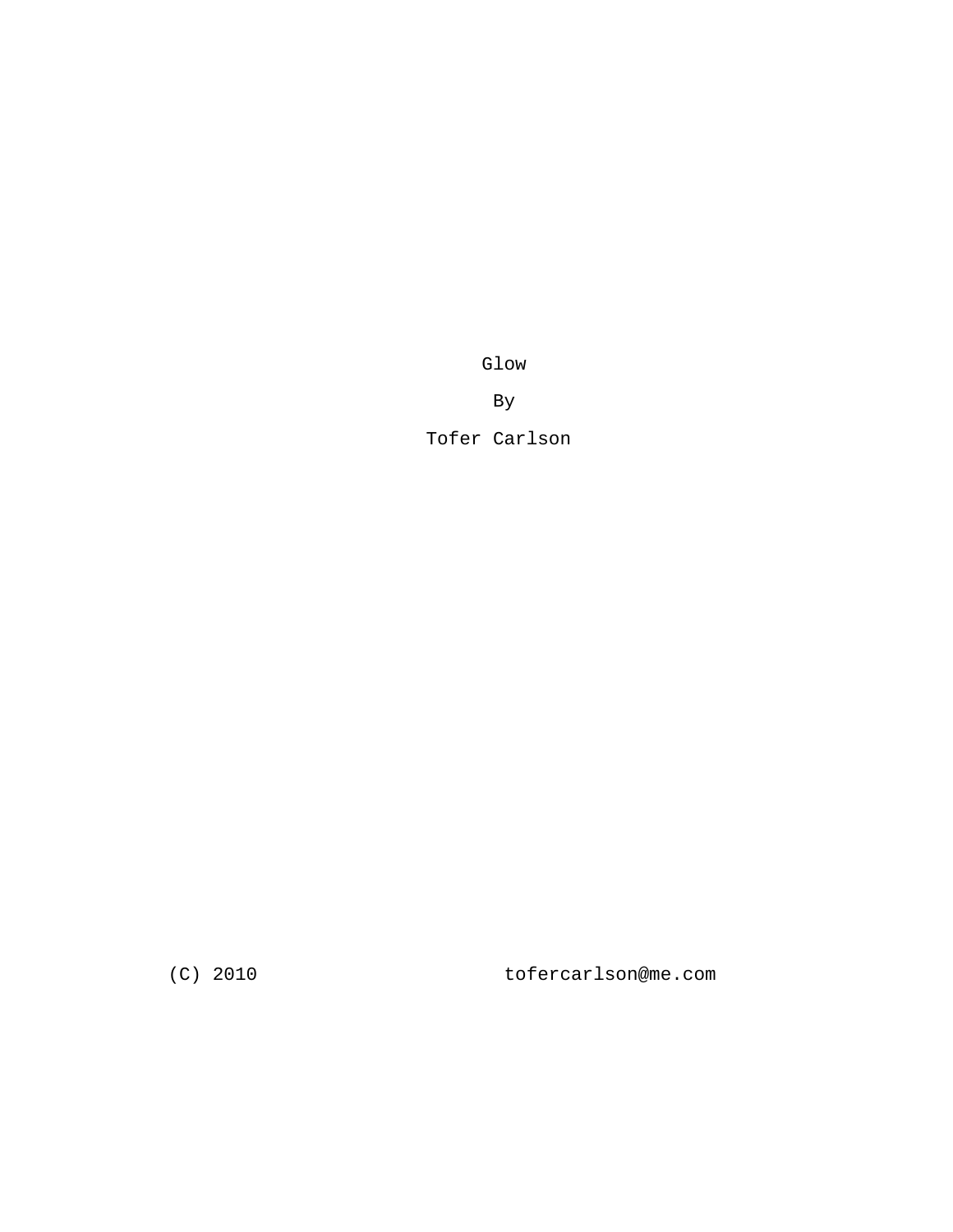Cast of Characters

| Jacob: | a college senior; leaving for<br>St. Louis after graduation                    |
|--------|--------------------------------------------------------------------------------|
| Katie: | a college senior; staying<br>in Rhode Island after<br>graduation, dating JACOB |
| Will:  | a college senior; friend of<br>JACOB and KATIE                                 |

## Scene

The action takes place in a forest, three college students looking for fireflies before graduation. It is important that this is about innocence and magic.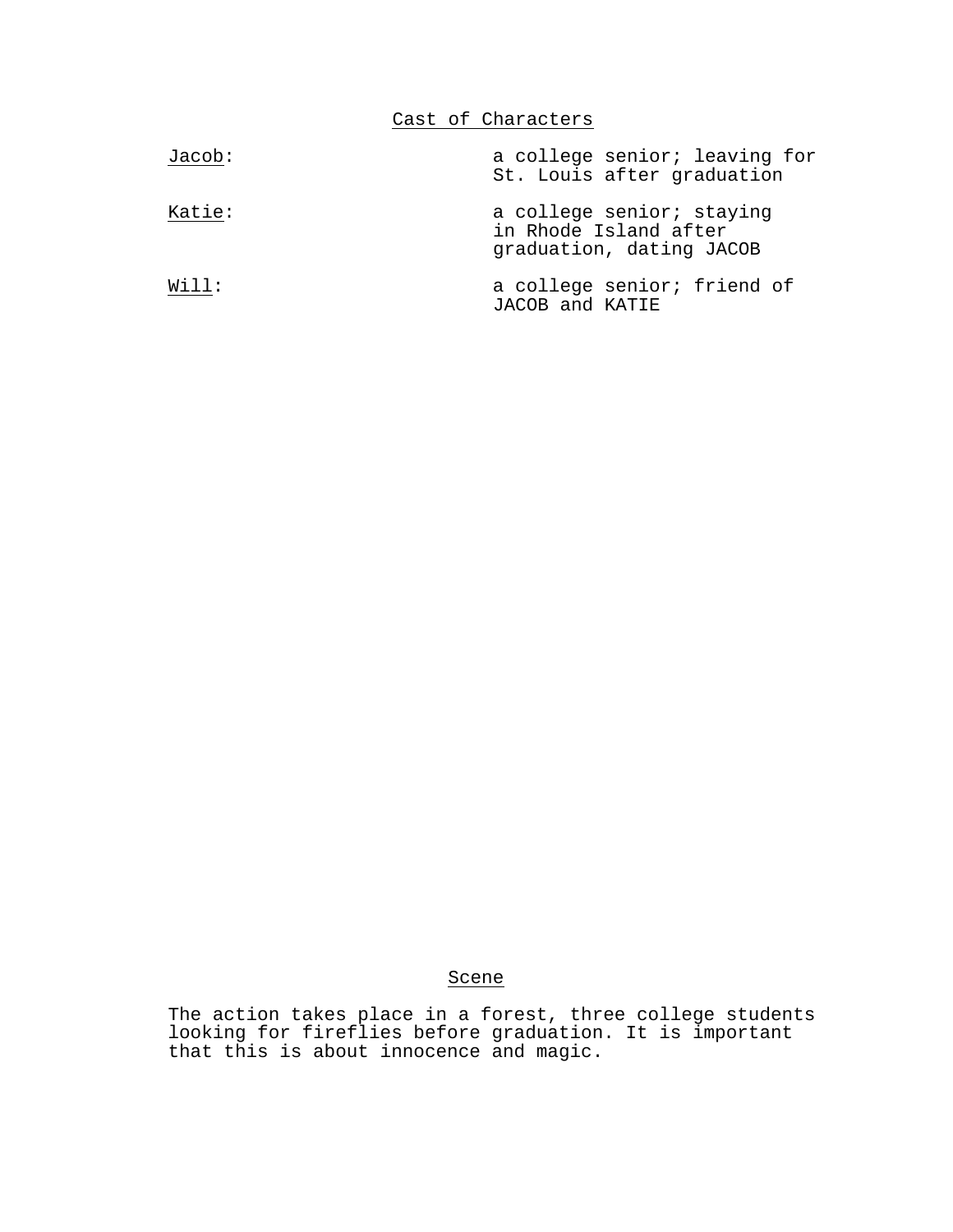(Blackout to dim lights, to remain dim throughout. Two actors on stage, looking into the audience as if searching for fireflies in the darkness. KATIE looks in wonder, trying to find the first of the year. JACOB looks bored.) JACOB: It's too early. KATIE: It isn't! I saw one last week. (Both go back to searching.) JACOB: I say it's too early. (sits down, leaning against a tree) I can't believe we're out here. I mean, come on, we're seniors. We're graduating a week from today. KATIE: Exactly! (walks towards JACOB) They're out here. (looks into the audience again, and starts) I think I saw one! JACOB: You didn't. KATIE: I did! JACOB: It's too early. WILL: (from offstage) I found one! (Katie and JACOB turn towards the sound, as WILL comes running onstage, hands loosely cupped). I got one! I got one! (Katie jumps up at his approach). JACOB: It's just a mayfly. (KATIE and WILL peer intently at whatever is in WILL's hands). KATIE: Cool.  $WTTJ.$ : I didn't realize they'd be out this early.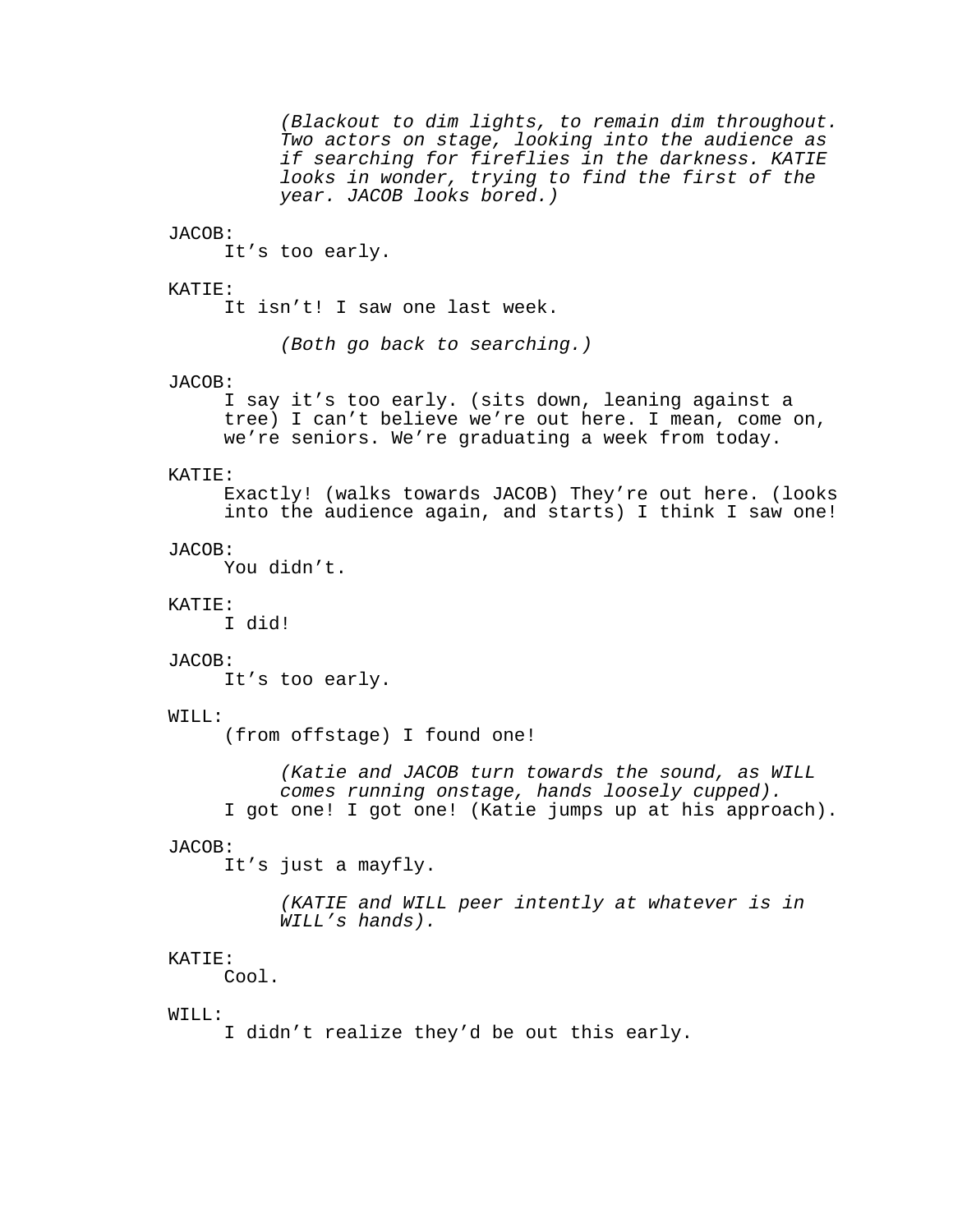JACOB: They aren't. It's a mayfly. Maybe a mosquito. You realize that fireflies don't suck your blood right? WILL: There it goes again! KATIE: It's beautiful. JACOB: Let me see. (standing up) KATIE: I thought it was a mayfly. JACOB: It's so tiny. WILL: I've never actually caught one before. JACOB: It's so tiny. I didn't know it would be that small. (sits down again) KATIE: I know, I mean we use that stuff in lab. WILL: What? KATIE: The chemicals--the glow--we use them to make cells fluoresce. WILL: Oh. KATIE: It did it again! JACOB: Wow. (not facetiously) (WILL opens hands to let it fly away). KATIE: There it goes. JACOB: There it goes.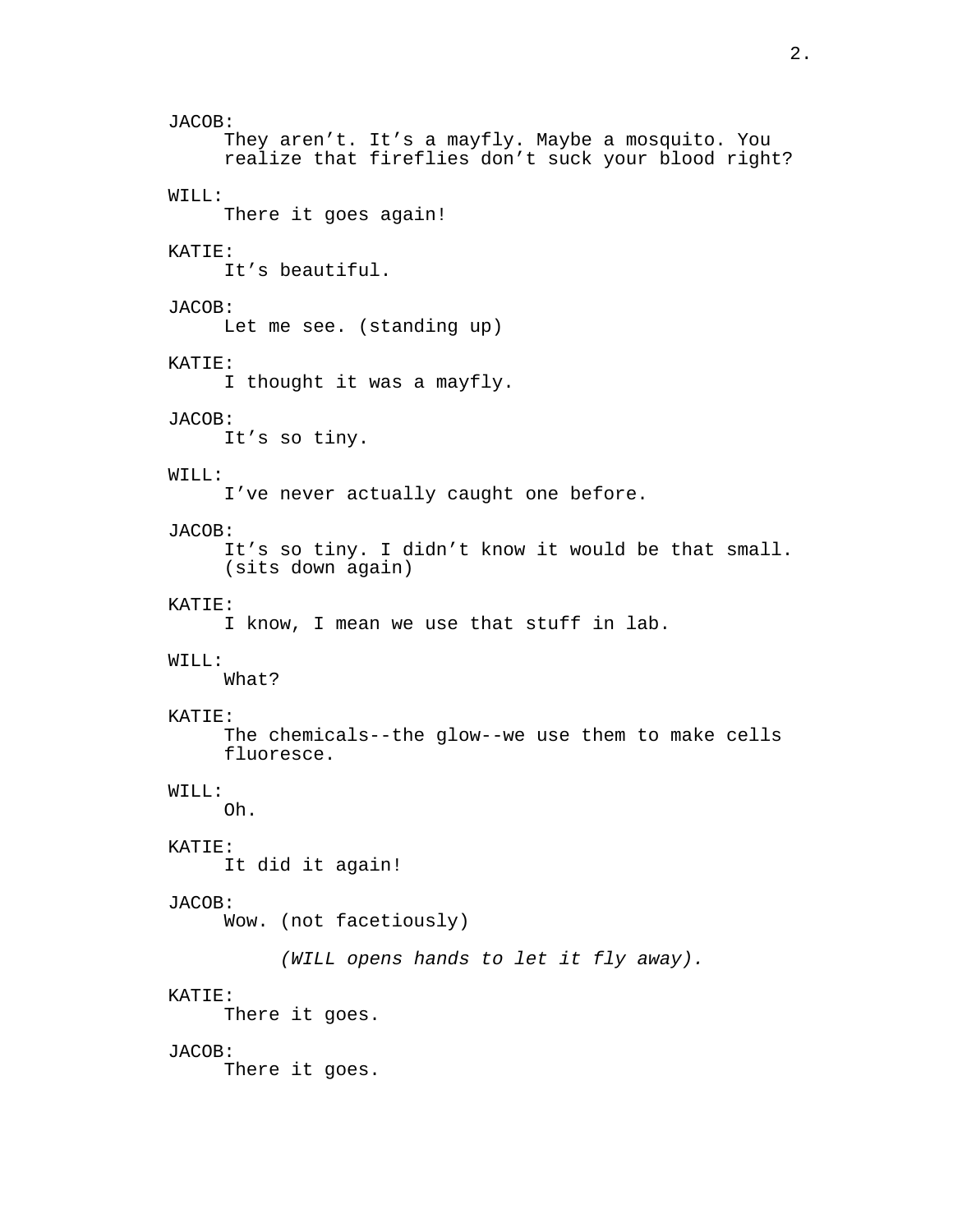#### WILL:

I saw a few more off the path by the beach.

#### JACOB:

Beach. Yeah, awesome sunbathing on the jagged rocks.

#### KATIE:

(hitting JACOB, but smiling) Could you be more obnoxious?

## WILL:

I can't believe I actually caught one.

#### KATIE:

(sitting down next to JACOB). They have it easy.

## JACOB:

Fireflies? They live like, seven days.

#### KATIE:

All they need to do is glow. It's like their pheromones or something. They fly around and glow at each other, and if the twinkle's just right, the know they've found love. Or firefly love. Not like us. This whole dance, finding the right words, the right person. Maybe it would be easier if we only lived seven days.

#### JACOB:

And have been dead and buried 22 years at this point? I'll take the long life. Slings and arrows and all.

#### KATIE:

I'm serious! Think about how much more we could live if it was only seven days. Everything would have to be compressed. Your first steps, laughing and learning to talk in a single day. Leaving your parents, losing your virginity--there wouldn't be time for a prom, but I think I'd be OK with that. And finding some better way--more efficient, more magical way--to find love by day three, and then you're in the clear. You have most of your life to spend playing and laughing with your soul mate. Think about it. I mean the best part is you'd remember everything. All the happiness. I wish I remembered my first steps. I can barely remember four years ago sometimes.

#### JACOB:

And you would have died more than twenty years ago. You'd have been dead before I was even born. I'll still take the seventy years.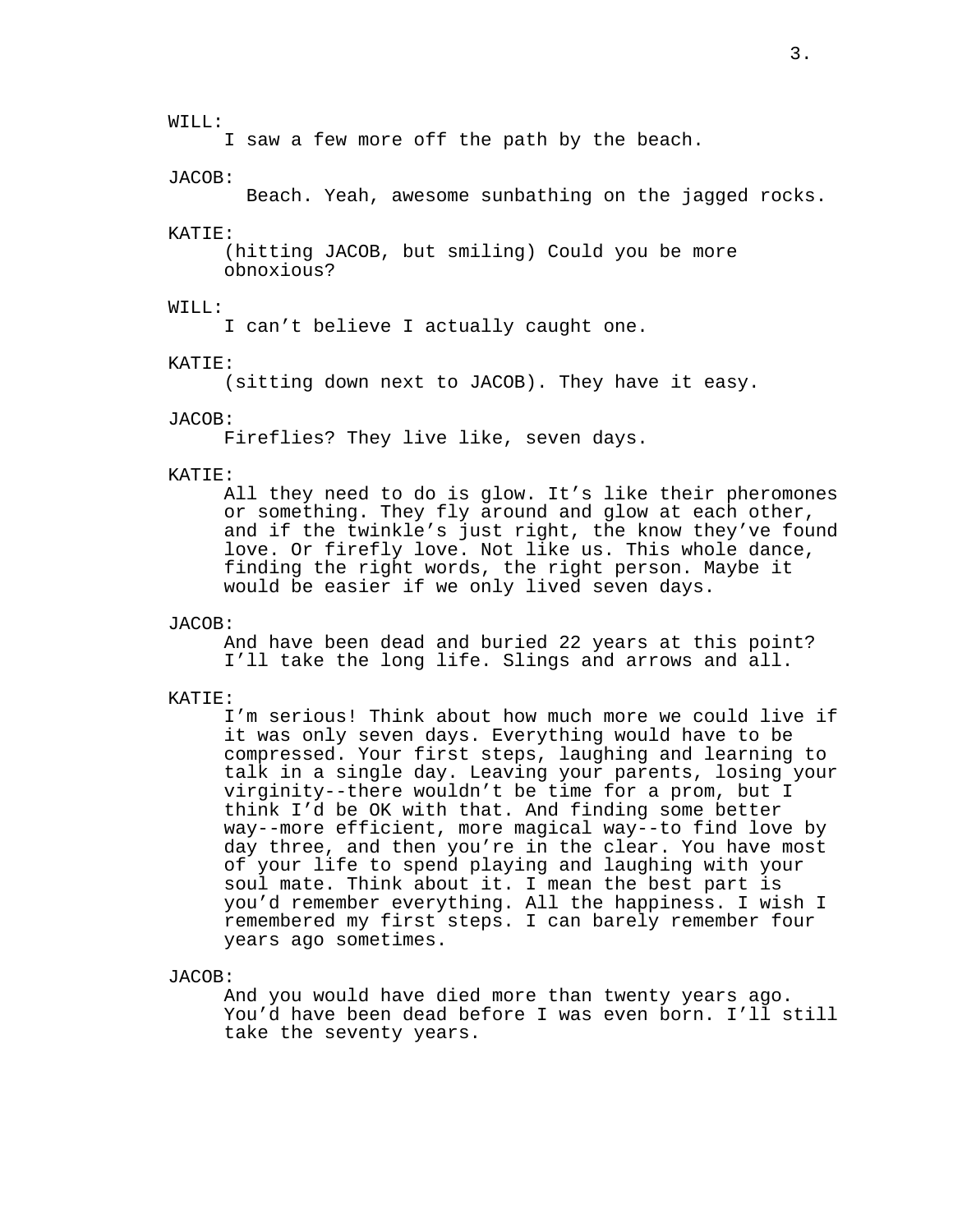## KATIE:

Whatever.

## WILL:

Too deep for me. I'm going searching again.

Exit

#### JACOB:

I can't believe we actually found one. I still say it's too early.

```
(KATIE is staring off into the woods).
Katie?
```
## KATIE:

I keep thinking about next week.

#### JACOB:

It's still a week away. We've got seven days before we leave. And come on, senior week! Our last chance to go out with everyone.

## KATIE:

Seven days before you leave. We haven't even talked about it.

### JACOB:

What's there to talk about? I fly out Sunday morning, you drive home that afternoon. It's not like we're ending anything.

#### KATIE:

Right. One-thousand-one-hundred-thirty-nine miles.

#### JACOB:

What?

### KATIE:

The shortest distance between Cumberland and St. Louis. I googled it.

#### JACOB:

I'll still see you on long weekends. It's not like it's--

### KATIE:

You haven't asked me to come with you. You haven't asked me if I think we're worth it.

#### JACOB:

Katie. Come on. We can't talk about this now.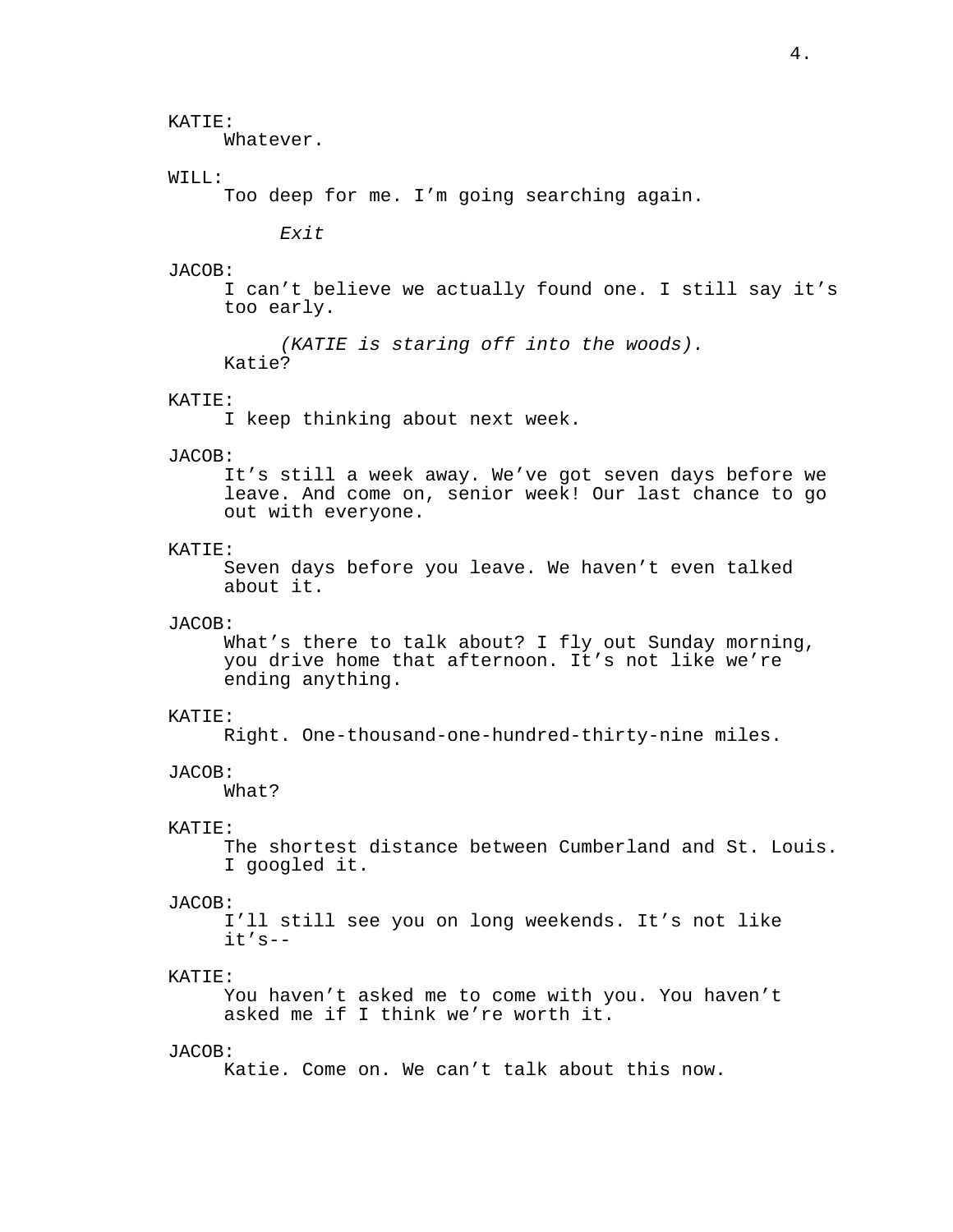## KATIE:

Right. We can't talk. What the hell can we do? When can we talk?

#### JACOB:

What am I supposed to say? That it won't be hard for me? That I won't think about you when I'm driving to work? Something to make it easier for you to end this? Because it seems like that's what you're trying to do right now. Tell me what you want me to say.

#### KATIE:

You seem to be doing a fair enough job having the conversation for both of us.

(KATIE and JACOB turn towards a splash offstage in the direction that WILL ran off).

#### JACOB:

Shit. Was that a splash? Katie. I--I can't have this argument right now.

## KATIE:

Right.

#### JACOB:

Damn it, Katie. I've got to check on him.

#### KATIE:

Fine.

#### JACOB:

Katie--(she turns away; JACOB walks quickly towards WILL's exit) Damn it.

> (KATIE walks slowly to the dock, sits down, takes off her shoes and socks, and starts playing with her toes in the water below).

## KATIE:

Shit that's cold. (laughs bitterly) (to audience) It wasn't always like this, you know. When I met him, he was so bright, mad for everything. He had this energy, like he couldn't sit still, or do anything that wasn't exciting. But that was it--he made everything exciting. And we laughed. About everything. It didn't matter if it wasn't even funny. He always talked about running away. Escape the ordinary. I knew it was all talk, but I liked it. I loved it. (looks up and points out into the audience) Two of them. They must have found a match. Look at them dance. (She pauses, watching the fireflies). Four years ago, this would have been his idea. Coming out here to hunt for magic that shouldn't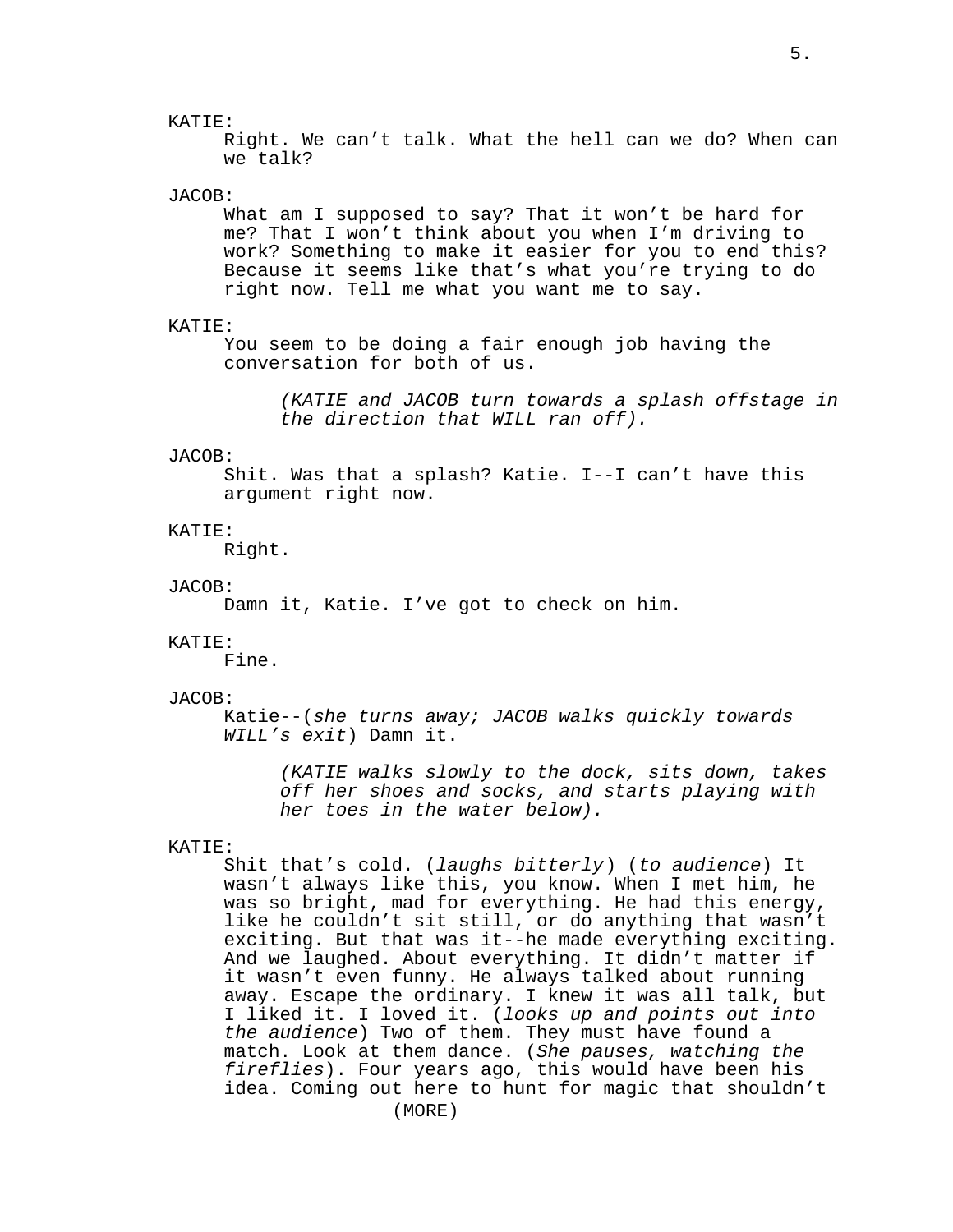## KATIE: (cont'd)

exist for another few weeks. Now it's a chore. This childish game. Seven days. In seven days we'll be gone, and those fireflies--God they're beautiful out there--those fireflies will be dead.

(WILL walks back on stage near the end of KATIE's soliloquy carrying his shoes; he is soaked to some degree from falling in the water by the beach)

### WILL:

Jesus. Katie, you're glowing.

### KATIE:

What?

## WILL:

It was awesome by the beach. They were everywhere. I couldn't bear to catch them, so I sat down and watched them in the trees. It looked like they were searching.

#### KATIE:

They were.

#### WILL:

Check those two out (points to the two KATIE saw earlier). It looks like they're dancing!

#### KATIE:

I know. (looks at WILL, pausing before speaking) How much did you hear?

#### WILL:

Of what?

## KATIE:

The beach isn't that far away. Jacob and I had a pretty good row.

## WILL:

Whatever--it's near graduation. You guys are going to be far apart. I was looking at the fireflies anyway. Not for nothing, but they were more interesting than your spat. Forget it happened. And besides, you're still glowing. (Katie laughs)

#### KATIE:

What are you talking about?

### WILL:

Look down.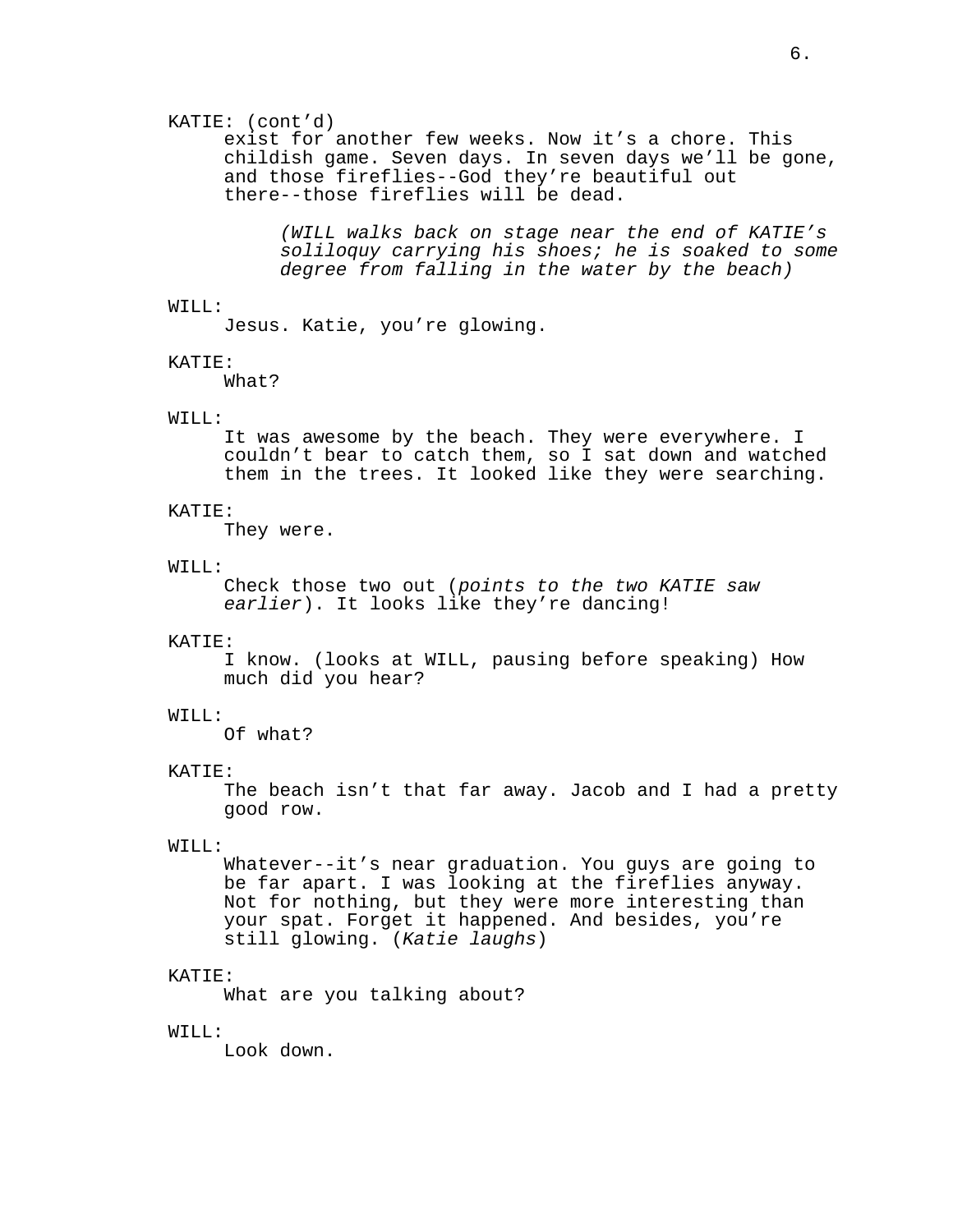## KATIE:

My god!

## WILL:

You're glowing.

## KATIE:

I'm glowing! (moves her feet in circles, laughing) I'm glowing!

### WILL:

I knew it happened sometimes, but I've never seen it this early in the year before.

## KATIE:

What is it?

## WILL:

Some microbes. When they move too much, they get excited and shine.

#### KATIE:

Like fireflies. I'm glowing!

## $WTTJ.$ :

Like magic. (moves his feet around in the water) Now I'm glowing too. (both laugh)

#### KATIE:

Thank you. (Both sit quietly before continuing).

#### WILL:

What are you going to do?

## KATIE:

About what?

## WILL:

The argument. Jake.

## KATIE:

I thought you were too caught up in the fireflies.

## WILL:

I lied.

## KATIE:

I don't even know.

# WILL:

You've got time.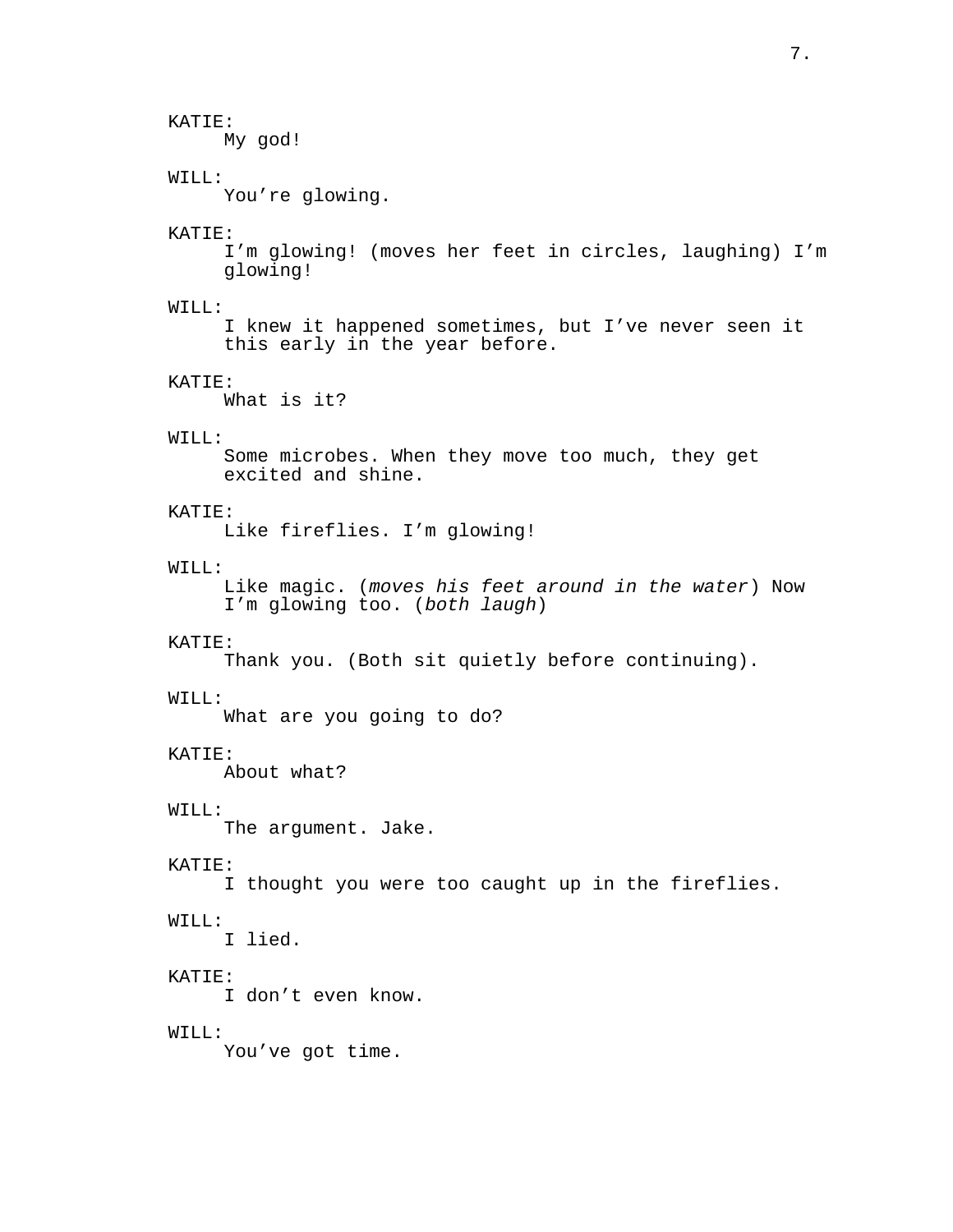Yeah. Seven days. (pause, looking at fireflies in audience again). I don't even know. It never used to be like this.

## WILL:

What do you mean?

#### KATIE:

Like the 'I'm too mature for everything'. Our resident dose of cynicism. He wasn't like that.

## WILL:

Oh.

## KATIE:

Something changed. The energy went out and he got dark. He lost it, and I didn't even notice.

#### WILL:

I'm sorry.

## KATIE:

We moved worlds--if something wasn't perfect, we changed it. Now it's like he's paralyzed, while the world moves around him, and I can't do it anymore. I need to feel alive.

#### WILL:

I don't know that it's something we really have control over.

#### KATIE:

What?

### WILL:

Burning out. Some people just wake up one day and they're gone. Like they left something behind while they were sleeping. And I want to shout at them. Wake up! Breathe! Come back! Please, please come back.

#### KATIE:

Am I like that?

### WILL:

Not yet.

(KATIE and WILL and watch the fireflies)

#### KATIE:

Look. Two pairs are out there dancing now.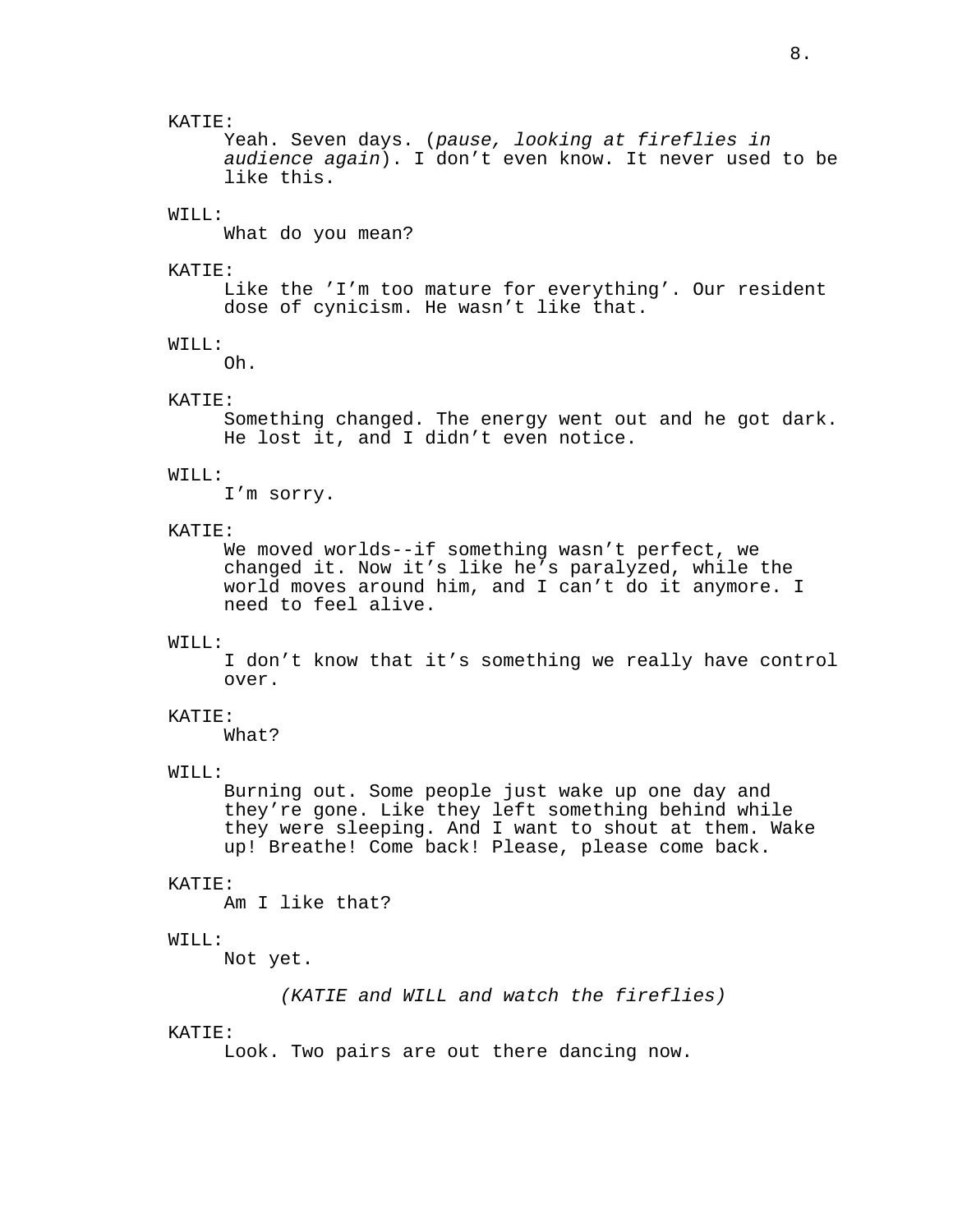9.

WILL: Maybe you were right. Maybe they do have it easier. With their glowing. KATIE: We're glowing too, remember. WILL: (LAUGHS) I guess we are. (standing up) It's getting late. KATIE: I don't really want to go back. I don't think I'm ready to go back there again. WILL: I know what you mean. The magic goes away again. KATIE: It's all magic.  $WTTJ$ .: We just can't always see it. (pause) What about Jake? KATIE: I'm done. He can find his car well enough on his own. Want to walk back? (Stands up) WILL: Why not? No hurry. KATIE: What's going to happen next week? WILL: Who knows? KATIE: Who knows. Know what? I don't think I really care right now. WILL: Good place to be. KATIE: Seven days. WILL: Seven days. KATIE: The life of a firefly.